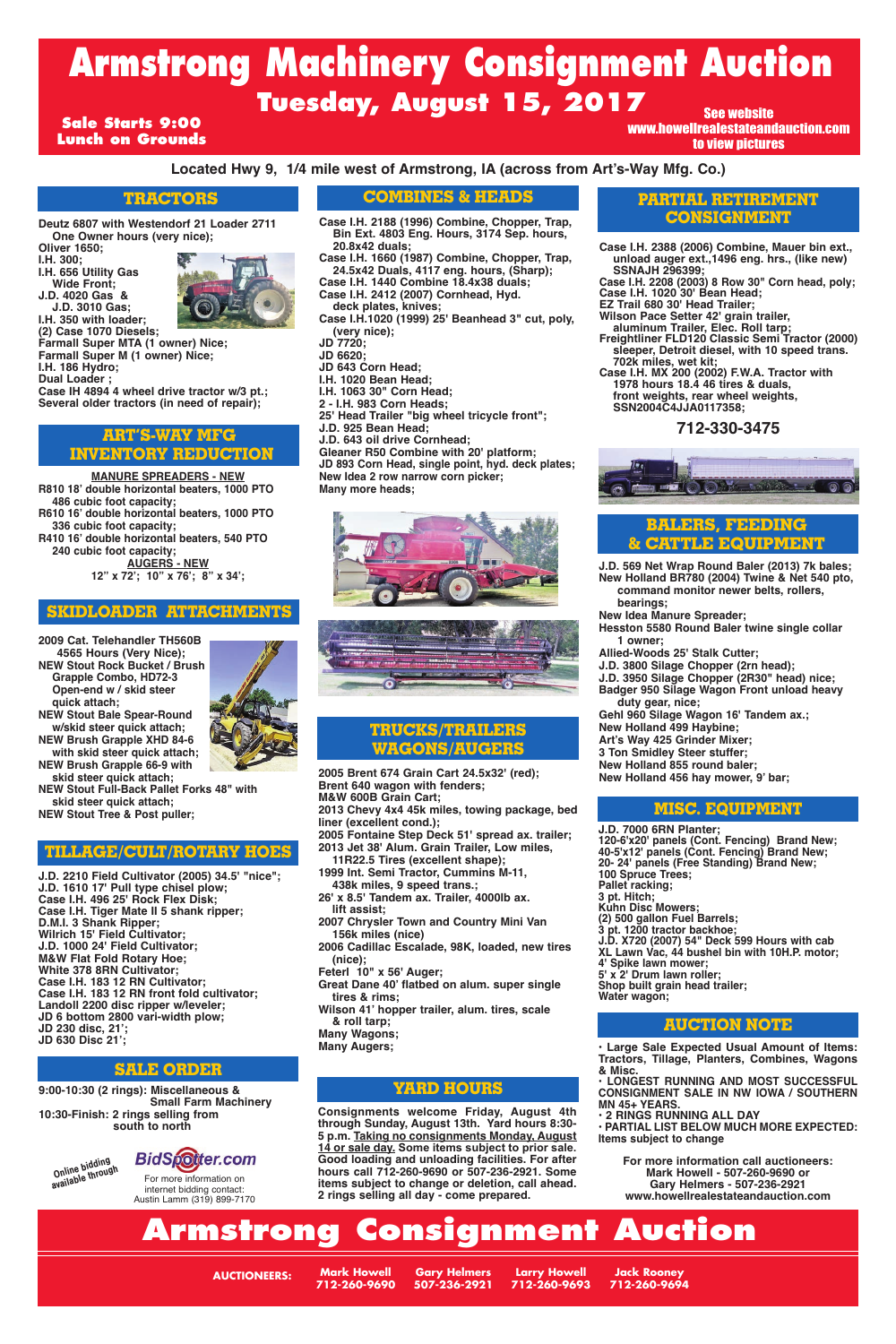Armstrong Sale 8-15-17 Late additions:

Partial Farmer Line:

| Case I.H. 3394 Tractor F.W.A. 18.4 x 42 Tires, 3 Hyd. 6 speed 4 rev. rebuilt FWA 5950 hrs. |
|--------------------------------------------------------------------------------------------|
| IH 5088 18.4 x 38 tirees 3 hyd 7000 hrs.                                                   |
| IH 560 Gas fast hitch new tires with WL 40 Loader                                          |
| Brent 450 Gravity Wagon                                                                    |
| MN. 400 Gravity Wagon                                                                      |
| DMI colter champ II 5 shank disc ripper                                                    |
| IH 550015' Pt. chisel plow                                                                 |
| JD 27 stalk cutter                                                                         |
| Wilrich 26' digger                                                                         |
| Schwiess 7' 3 pt. snowblower                                                               |
| JD 2600 6 bottom plow                                                                      |
| Shivers post pounder                                                                       |
| Tebben 1000 gal. tandem axle trailer with transfer pump                                    |
| Dakon 4 row stalk cutter                                                                   |
| Blumhart 500 gal. sprayer 60' boom                                                         |
| IH 1660 combine reverser, rock trap, with 4400 hrs. long auger, bin extension, chopper     |
| Case I.H. 1020 25' bean head 1.5" cut                                                      |
| Head cart                                                                                  |

Case I.H. 1083 Cornhead 8 row 30"